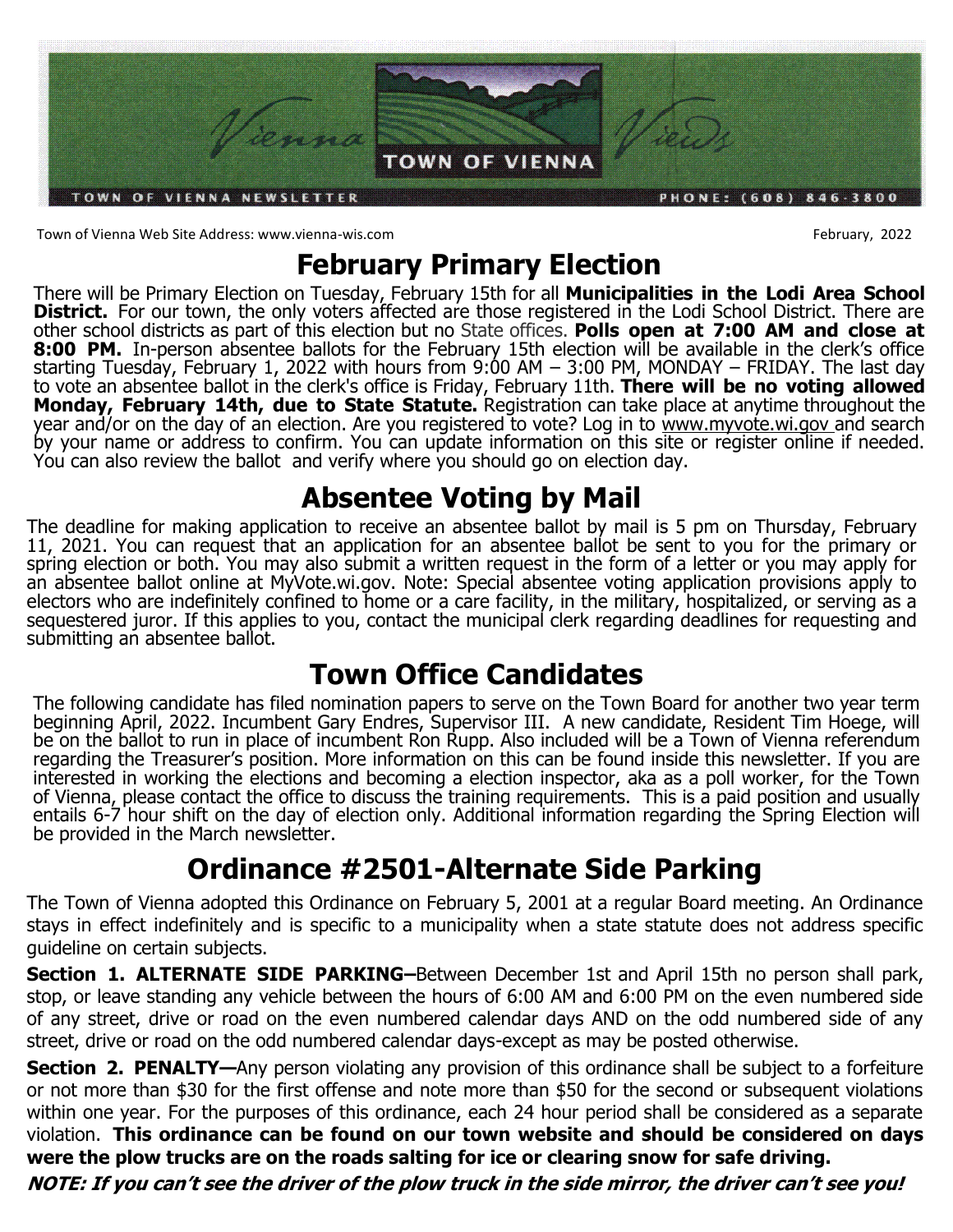### **Town of Vienna Board Minutes January 17, 2022**

The regular meeting was called to order on Monday, January 17, 2022 at 7:00pm by Chair Jerry Marx. Supervisors Steve Ruegsegger, Ron Rupp, Sherri Meinholz, Gary Endres and Clerk Kathy Clark were present.

### **Pledge of Allegiance was recited**

**Public Comment:** Endres asked about the raising the property taxes at the time the new town hall was built. The Town Hall was built in 2012. Clark will look into this and provide information at the next meeting.

**Approval of Minutes:** Motion by Ruegsegger, second by Rupp to approve the minutes for the December 20, 2021 town board meeting. Motion carried (5-0).

**Discussion and possible action on Cemetery Quotes for Mapping:** Clark passed around the current paper map that the office uses to keep records. Clark explained the process of purchasing a plot and the manual update of the maps and the steps involved to sell a plot. Three quotes were requested and of the three, the quote received from Dane County, Capital Area Regional Planning Commission (CARPC). Of the other two, one offered three different packages that were more expensive and the other was too basic and costly for our needs. CARPC will provide a complete map including photos and encoding additional information like birth and death dates for each gravesite. Periodic updates of the data going forward would be fairly inexpensive since the office staff will be responsible for providing new photos and information to the project leader. The estimated cost is \$1,200 which will be paid completely out of the cemetery fund. In 2021, the town sold 22 plots and with this enhancement, this process will be more efficient and convenient for new buyers in the future. Motion by Ruegsegger, second by Meinholz to approve the Union Cemetery mapping up to a cost of \$2,000. Motion carried (5-0)

**Discussion and possible action on Auction of 2009 International Truck:** Clark informed the board that the new 2021 International Plow Truck with Burke Equipment was picked up early this week. Newman had taken pictures and gathered the criteria for the 2009 International Truck to go on Auction. Clark wanted to know if the board wanted a minimum cost put in the bid and whether the board wants the auction to end at the end of the month or the date of the next board meeting for approval. Clark presented another truck currently on Wisconsin Surplus, a 2009 Sterling Plow truck and the current bid is \$22,385 and it was only at \$8,000 in the morning. This truck shows some rust and very few pictures. Our truck is so much cleaner and has plenty of pictures. After some discussion, the board decided to put a minimum cost in the bid request and to close the bidding at the end of the month. We have this ready to post on auction tomorrow if the board agrees with the information presented tonight. The board requested an email be sent to all members when the auction is complete to get feed-

back on the final bid amount. Motion by Rupp, second by Meinholz to approve the 2009 International Truck for Auction from January  $18<sup>th</sup>$  through January  $31<sup>st</sup>$  with a minimum cost of \$20,000. Motion carried (5-0)

#### **Operator's License:** None

**Town Supervisor Reports:** Supervisor Ruegsegger meeting with the DeForest Area Senior Center was held Tuesday, January 11th. The Senior Center's new Executive Director was in attendance and will be officially running the meetings next month. Supervisor Rupp meeting with the Dane-Vienna Fire Department was held Monday, December 27th. Supervisor Meinholz meeting with Waunakee EMS was held Thursday, January 13th. She was unable to attend. Supervisor Endres meeting with Waunakee Fire Department was scheduled for Monday, December 27th but was cancelled

**Town Supervisor Reports:** Supervisor Ruegsegger meeting with the DeForest Area Senior Center was held Tuesday, January 11th. The Senior Center's new Executive Director was in attendance and will be officially running the meetings next month. Supervisor Rupp meeting with the Dane-Vienna Fire Department was held Monday, December 27th. Supervisor Meinholz meeting with Waunakee EMS was held Thursday, January 13th. She was unable to attend. Supervisor Endres meeting with Waunakee Fire Department was scheduled for Monday, December  $27<sup>th</sup>$  but was cancelled.

**Town Clerk's Report:** Clark informed the board that a new release regarding the ARPA funds (American Rescue Plan Act) has now included road repair and maintenance as an eligible project. The final rule is 437 pages and there are some organizations working on a summary for this ruling. Also, resident Tim Hoege stopped in to take out papers for running in April 2022 for the Town Board Seat currently held by Ron Rupp.

**Review and authorize payments of current town and utility bills, wages and expenses**: Motion by Rupp, second by Ruegsegger to approve the current town bills as stated in the amount of \$1,907,089.33; Payroll (2 periods) \$22,671.80; Town Bills \$1,899,819.62 (includes tax settlements with County and School Districts); Utility 1 \$1,362.41 and Utility 2 \$163.03. Motion carried (5- 0)

**Adjourn:** Motion by Rupp, second by Ruegsegger to adjourn. Motion carried (5-0). Meeting adjourned at 7:56 PM.

**Prepared by:** Kathleen Clark, Town Clerk

**Note:** These draft minutes are subject to approval at the February 7, 2022 Town Board Meeting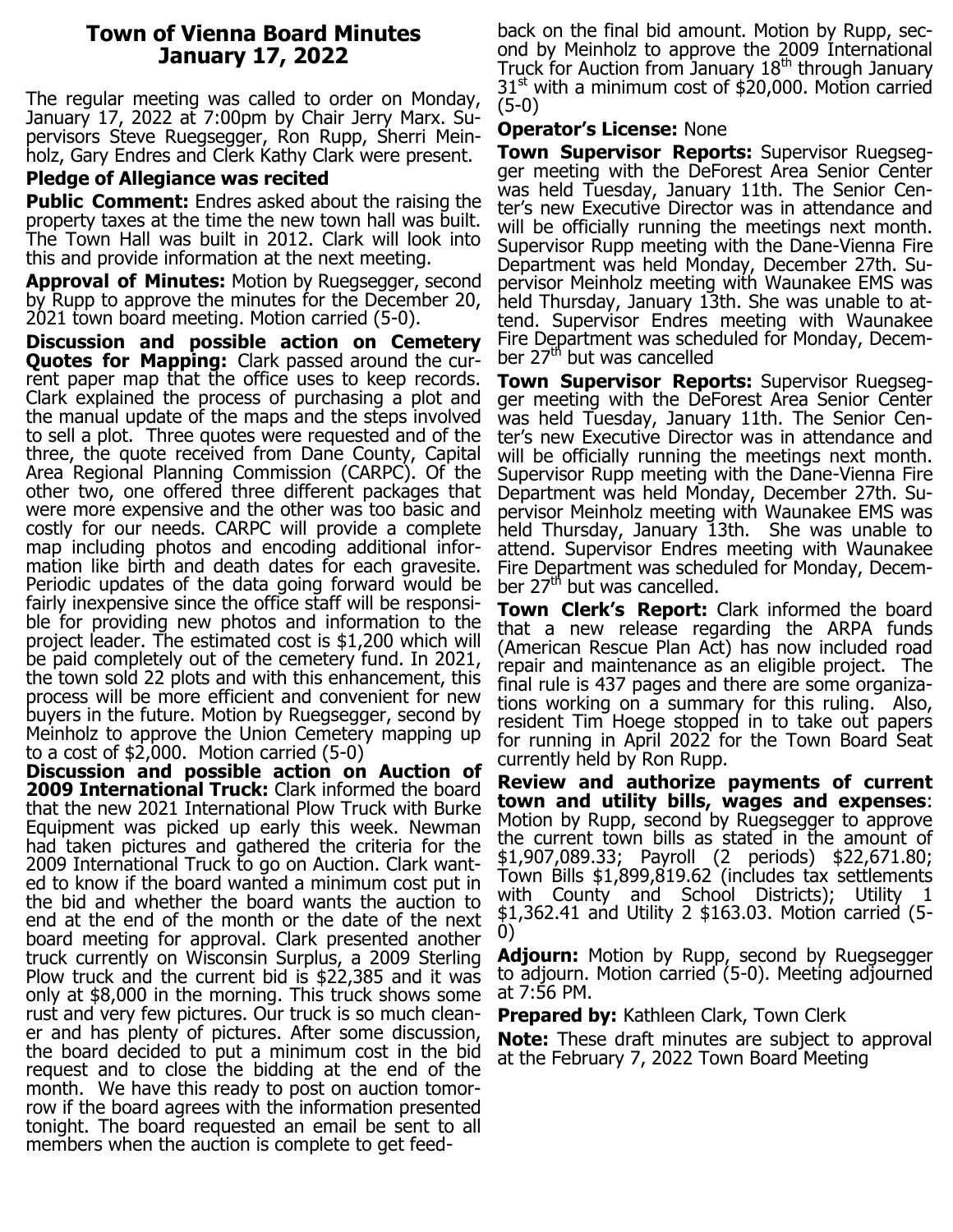## **April 2022 Election Referendum**

The Town Board of the Town of Vienna is looking to convert the Treasurer's office from an elected position to an appointed position. This change would take effect in April, 2023 when the current term of the Treasurer ends. To accomplish this, the board took the first step by adopting Ordinance 12-2021, to place a referendum on the April ballot for electors to vote on (see below). To understand this decision, included are reasons why towns switch to having an appointed clerk or treasurer.

### **Appointed Positions:**

1. Do not have to be town residents.

2. Have their qualifications, job descriptions, and wages/benefits set by the town board as they are essentially town employees hired by the board.

3. Cannot be removed by the board during their term of office, unless there is "cause" for removal (misconduct in office or neglect of duties). This means there would need to be a hearing and other due process protections afforded before someone could be removed from office. That said, once his or her term expires, the town board can simply choose not to re-appoint a clerk or treasurer without having to establish cause.

4. Can be appointed for a term not to exceed 3 years at one time. Can be appointed for a shorter term such as six months or one year or whatever the board deems appropriate. The board may also re-appoint the person for successive terms, if desired.

### **Elected Positions:**

1. Do have to be town residents.

2. Are answerable to the electorate and cannot be required by the board to hold specific qualifications or obtain training (unless required by state law-such as election training for clerks). Cannot be required by the board to keep set hours at the town hall or be required to work a certain number of hours per week.

3. Can be recalled from office like other elected officials. Can also be removed from office by a majority vote of the board, but only if the reason for removal is continued physical inability to perform the duties of the office or gross neglect of duty, s. 17.13(2m), Wis. Stat.

4. Are elected for two year terms at the spring election in odd-numbered years

### **ORDINANCE No. 12-2021**

The Town Board of the Town of Vienna, Dane County, Wisconsin, does hereby ordain as follows:

That, pursuant to Wis. Stat. § 60.30 (1e)(a), the office of the Town Treasurer shall be filled by appointment of a majority of the members-elect of the town board.

The term of office for the appointed position shall be set by the town board, but may not exceed 3 years per § 60.30 (1e)(c). The town board may re-appoint the officer for additional terms. However, removal by the town board during a given term of office may only be for "cause" as defined under § 17.001 and required by  $\S$  60.30(1e)(f).

This ordinance is subject to approval by the town electors in a referendum, which is hereby called by the Town Board to be held on April 5, 2022. **The referendum question shall be:**

### **"Shall the person holding the office of Town Treasurer in the Town of Vienna be appointed by the Town Board"**

The salary of the appointed position shall be set by the town board and may not be reduced during the term of office.

This ordinance shall be in full force and effect from and after the date of its town board passage, notice after passage per § 60.80 and also its referendum approval by the town electors as required by § 60.30 (1e)(b).

Adopted this 20th day of December, 2021 Town of Vienna, Dane County, Wisconsin